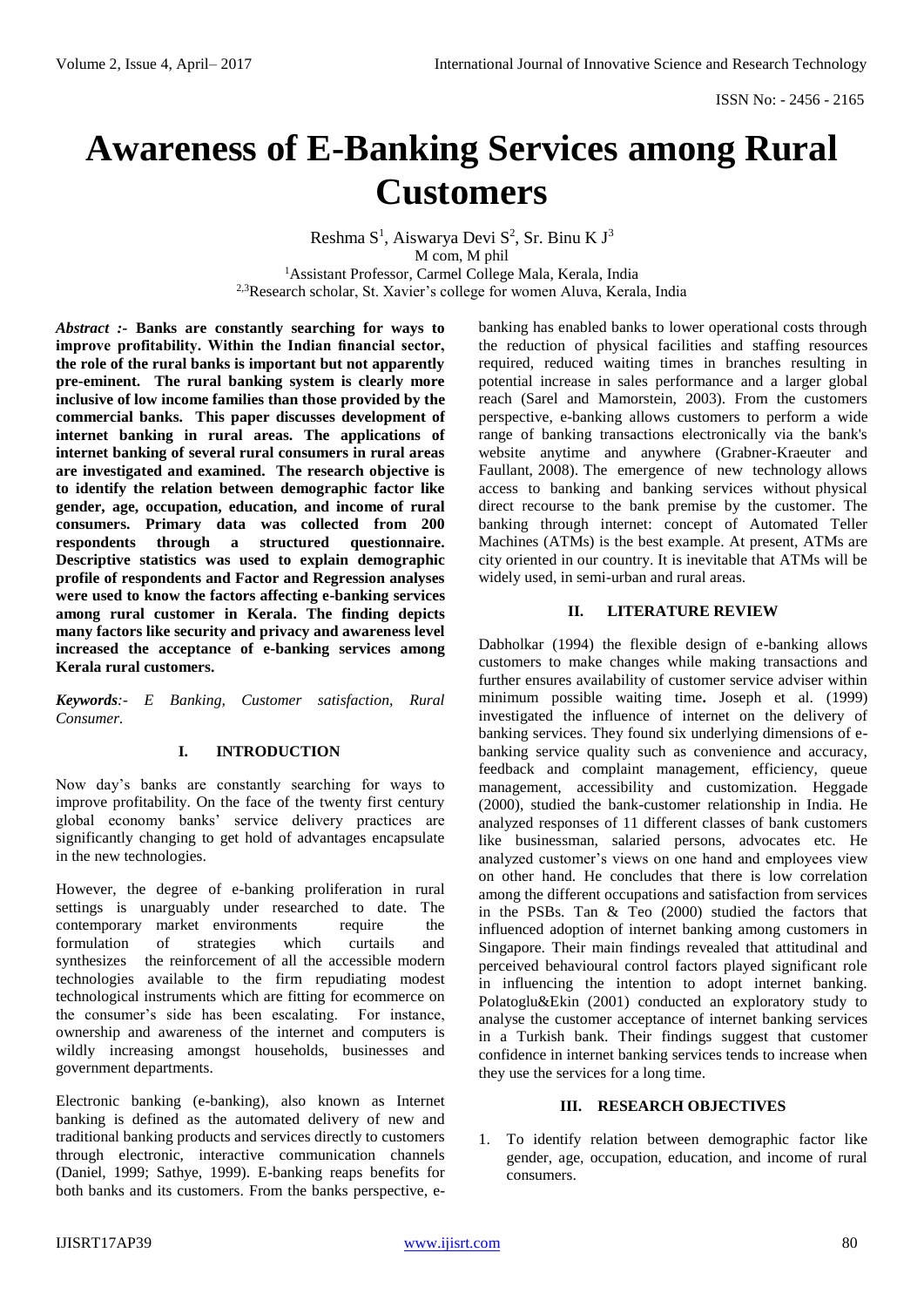2. To study the factors leads to the customer satisfaction of e-banking customers.

## **IV. RESEARCH METHODOLOGY**

The study mainly used primary data as well as secondary data. Secondary data was collected from different published sources. Primary data was collected by structured questionnaire survey. Random sampling applied to conduct this research. Data is collected from 200 respondents for the purpose of determining the rural consumer's preference towards E Banking. All items were measured by responses on a five-point Likert scale in agreement/relevance with statements, ranging from 1= strongly Disagree/ Completely Irrelevant to 5=Strongly Agree/Completely Relevant. The analysis of primary data was carried out using Statistical Package for the Social Sciences (SPSS) 20.0 trial version for windows. Main statistical tools are chi-square test, regression analysis, SEM, CFA, Arithmetic mean, standard deviation, cross tabulation, AMOS 18 used for graphical purpose.

# **V. DATA ANALYSIS AND INTERPRETATION**

The method used in the study is exploratory as it utilizes scoring of the variables. The collected data contains both the qualitative and quantitative data. Accordingly, the study uses both qualitative and quantitative techniques for the analysis of data. The statistical analysis comprised of two stages. The first stage examined the descriptive statistics of the measurement items and assessed the reliability and validity of the measure applied in this study. The second stage tested the proposed research model and this involves assessing the contributions and significance of the manifest variables path coefficients. The data were analyzed via SPSS 20.0 for Windows. Descriptive statistics were used to describe and summarize the properties of the mass of data collected from the respondents. Parametric statistics like independent sample Z test and the one way analysis of variance were used for comparison of the factors considered between different level of the demographic variables. A level of 0.05 was established a priori for determining statistical significance.

Main Objective of the study is Adoption of E-Banking services among rural customers. The survey was conducted among the 200 customers.

The following table gives the demographic characteristic of the respondents and their response in different questions.

*A. Demographic Characteristic* 

Table 1.1

| <b>Gender</b> | <b>Frequency</b> | Percent |
|---------------|------------------|---------|
| Male          | 104              | 52.0    |
| Female        |                  |         |

Gender \* How often you visit your bank's website? Cross tabulation

|        |        |                 | How often you visit your bank's website? |              |        |              | Total  |
|--------|--------|-----------------|------------------------------------------|--------------|--------|--------------|--------|
|        |        |                 | Always                                   | occasionally | Rarely | Do not visit |        |
|        | Male   | Count           | 8                                        | 32           | 60     | 4            | 104    |
| Gender |        | % within Gender | 7.7%                                     | 30.8%        | 57.7%  | 3.8%         | 100.0% |
|        |        | Count           | 8                                        | 44           | 24     | 20           | 96     |
|        | Female | % within Gender | 8.3%                                     | 45.8%        | 25.0%  | 20.8%        | 100.0% |
|        |        | Count           | 16                                       | 76           | 84     | 24           | 200    |
|        | Total  | % within Gender | 8.0%                                     | 38.0%        | 42.0%  | 12.0%        | 100.0% |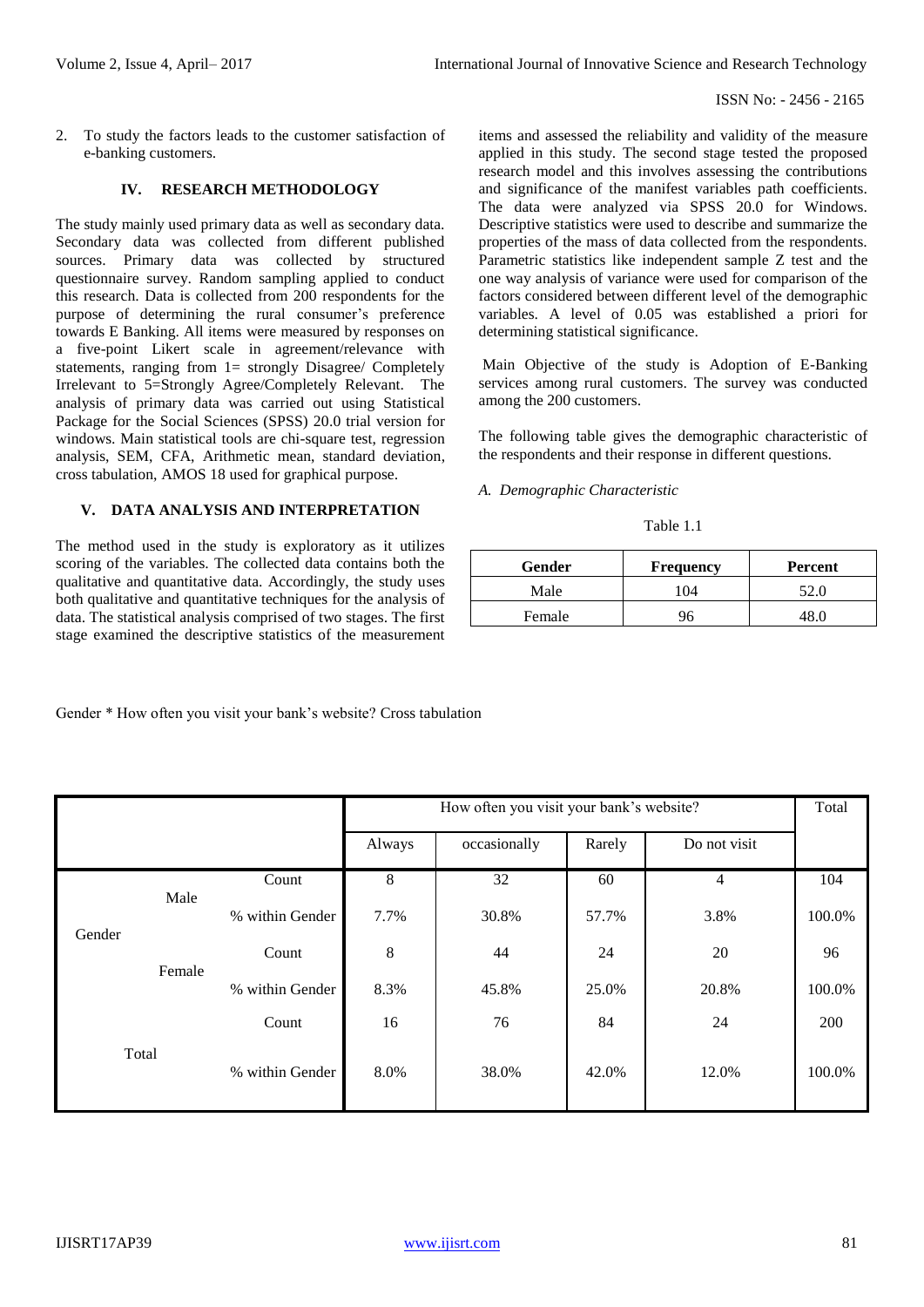#### *B. Interpretation*

From the table one can observe that the female groups use Internet banking more promptly than the male groups. In other words the usage of internet depends on the gender. To test this dependency holds in the population or not we use the chi-square test. That is we use the chi-square test to test the hypothesis

**H0:** Usage of internet banking is independent of Gender. **H1:** Usage of internet banking is dependents on Gender.

The result of the chi-square test to test exhibited in the following table indicate that the test is significant as the p value is <0.05, so we conclude that Usage of internet banking is dependent on Gender.

Chi-Square Tests

|                    | Value      | df | Asymp. Sig.<br>(2-sided) |  |  |
|--------------------|------------|----|--------------------------|--|--|
| Pearson Chi-Square | $27.714^a$ |    | < 0.001                  |  |  |
| Significant        |            |    |                          |  |  |

| Table |  |
|-------|--|
|       |  |

| <b>Marital status</b> | <b>Frequency</b> | Percent |
|-----------------------|------------------|---------|
| Single                | 04               | 52.0    |
| Married               |                  |         |

Marital status \* How often you visit your bank's website? Crosstabulation

| How often you visit your bank's website? |         |                            |        |              |        | Total            |        |
|------------------------------------------|---------|----------------------------|--------|--------------|--------|------------------|--------|
|                                          |         |                            | Always | occasionally | Rarely | Do not visit     |        |
|                                          |         | Count                      | 8      | 28           | 44     | 24               | 104    |
|                                          | Single  | % within<br>Marital_status | 7.7%   | 26.9%        | 42.3%  | 23.1%            | 100.0% |
| Marital_status                           | Married | Count                      | 8      | 48           | 40     | $\boldsymbol{0}$ | 96     |
|                                          |         | % within<br>Marital_status | 8.3%   | 50.0%        | 41.7%  | 0.0%             | 100.0% |
|                                          |         | Count                      | 16     | 76           | 84     | 24               | 200    |
| Total                                    |         | % within<br>Marital_status | 8.0%   | 38.0%        | 42.0%  | 12.0%            | 100.0% |

From the table one can observe that the married groups use Internet banking more promptly than the single groups. In other words the usage of internet depends on the Marital status. To test this dependency holds in the population or not we use the chi-square test. That is we use the chi-square test to test the hypothesis

**H0:** Usage of internet banking is independent of Marital status.

**H1:** Usage of internet banking is dependents on Marital status.

The result of the chi-square test to test exhibited in the following table indicate that the test is significant as the p value is <0.05, so we conclude that Usage of internet banking is dependent on Marital status.

Chi-Square Tests

|                    | Value  | df | Asymp. Sig.<br>(2-sided) |
|--------------------|--------|----|--------------------------|
| Pearson Chi-Square | 29.180 |    | < 0.001                  |
| Significant        |        |    |                          |

| Age       | <b>Frequency</b> | <b>Percent</b> |
|-----------|------------------|----------------|
| Upto $25$ | 72               | 36.0           |
| 26-35     | 72               | 36.0           |
| 36-45     | 28               | 14.0           |
| $46 - 55$ | 16               | 8.0            |
| Above 55  | 12               | 6.0            |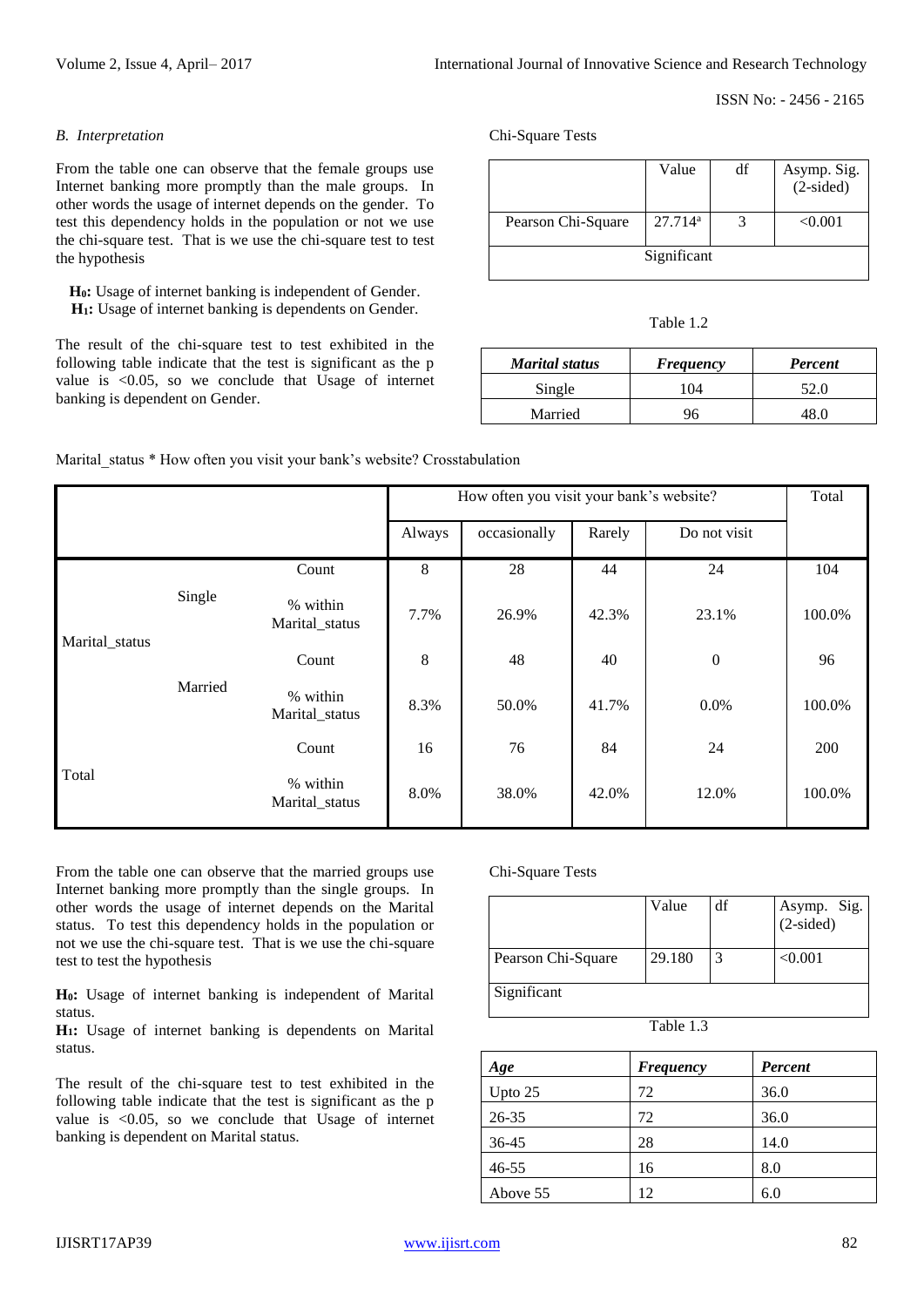|  |                  |              |                          | How often you visit your bank's website? |                  |                  | Total  |
|--|------------------|--------------|--------------------------|------------------------------------------|------------------|------------------|--------|
|  |                  |              | Always                   | occasionally                             | Rarely           | Do not visit     |        |
|  | Upto 25          | Count        | $8\,$                    | 40                                       | 24               | $\boldsymbol{0}$ | 72     |
|  |                  | % within Age | 11.1%                    | 55.6%                                    | 33.3%            | 0.0%             | 100.0% |
|  | $26 - 35$        | Count        | $\overline{\mathcal{L}}$ | 28                                       | 40               | $\boldsymbol{0}$ | 72     |
|  |                  | % within Age | 5.6%                     | 38.9%                                    | 55.6%            | 0.0%             | 100.0% |
|  | 36-45            | Count        | $\boldsymbol{0}$         | $\overline{4}$                           | 12               | 12               | 28     |
|  | Age<br>$46 - 55$ | % within Age | 0.0%                     | 14.3%                                    | 42.9%            | 42.9%            | 100.0% |
|  |                  | Count        | $\boldsymbol{0}$         | $\overline{4}$                           | 8                | $\overline{4}$   | 16     |
|  |                  | % within Age | 0.0%                     | 25.0%                                    | 50.0%            | 25.0%            | 100.0% |
|  | Above 55         | Count        | $\overline{4}$           | $\boldsymbol{0}$                         | $\boldsymbol{0}$ | $\,8\,$          | 12     |
|  |                  | % within Age | 33.3%                    | 0.0%                                     | 0.0%             | 66.7%            | 100.0% |
|  | Total            | Count        | 16                       | 76                                       | 84               | 24               | 200    |
|  |                  | % within Age | 8.0%                     | 38.0%                                    | 42.0%            | 12.0%            | 100.0% |

Age \* How often you visit your bank's website? Crosstabulation

From the table one can observe that the younger age groups use Internet banking more promptly than the elder groups. In other words the usage of internet depends on the age. To test this dependency holds in the population or not we use the chi-square test. That is we use the chi-square test to test the hypothesis

**H0:** Usage of internet banking is independent of Age. **H1:** Usage of internet banking is dependents on Age

The result of the chi-square test to test exhibited in the following table indicate that the test is significant as the p value is <0.05, so we conclude that Usage of internet banking is dependent on Age.

## Chi-Square Tests

|                    | Value       | df | Asymp. Sig.<br>$(2-sided)$ |
|--------------------|-------------|----|----------------------------|
| Pearson Chi-Square | 27.212      |    | < 0.001                    |
|                    | Significant |    |                            |

| <b>Education</b> | <b>Frequency</b> | <b>Percent</b> |
|------------------|------------------|----------------|
| Illiterate       |                  | 2.0            |
| High school      | 24               | 12.0           |
| Intermmediate    | 12               | 6.0            |
| Degree           | 88               | 44.0           |
| Masters degree   | 72.              | 36.0           |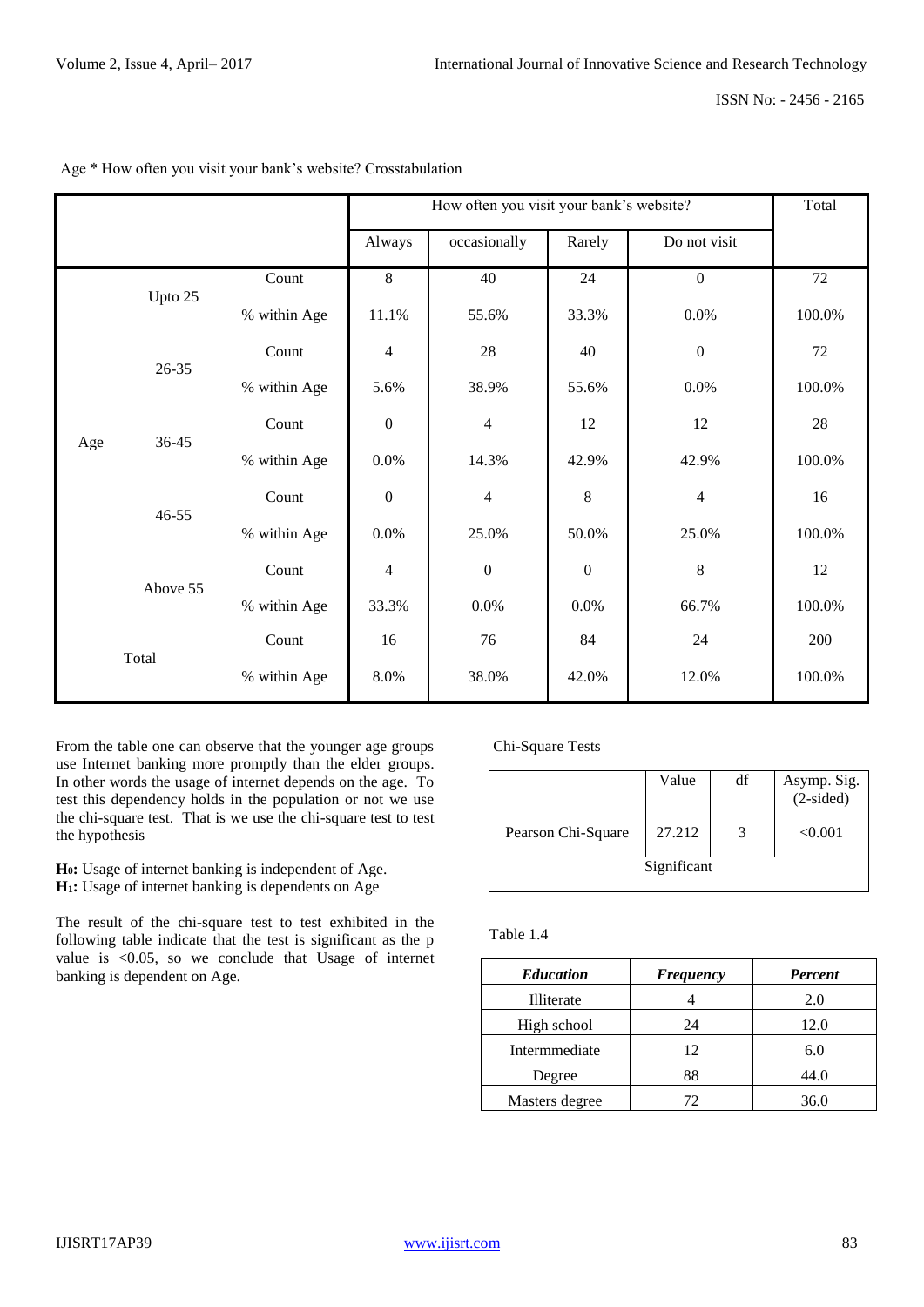|           |                |                       |                          | How often you visit your bank's website? |                  |                  | Total          |
|-----------|----------------|-----------------------|--------------------------|------------------------------------------|------------------|------------------|----------------|
|           |                |                       | Always                   | occasionally                             | Rarely           | Do not visit     |                |
|           |                | Count                 | $\boldsymbol{0}$         | $\boldsymbol{0}$                         | $\boldsymbol{0}$ | $\overline{4}$   | $\overline{4}$ |
|           | Illiterate     | % within<br>Education | 0.0%                     | 0.0%                                     | 0.0%             | 100.0%           | 100.0%         |
|           |                | Count                 | $\overline{4}$           | $\,$ 8 $\,$                              | 4                | $\,8\,$          | 24             |
| Education | High school    | % within<br>Education | 16.7%                    | 33.3%                                    | 16.7%            | 33.3%            | 100.0%         |
|           | Intermmediate  | Count                 | $\boldsymbol{0}$         | $\overline{0}$                           | 8                | $\overline{4}$   | 12             |
|           |                | % within<br>Education | 0.0%                     | 0.0%                                     | 66.7%            | 33.3%            | 100.0%         |
|           |                | Count                 | $\overline{\mathcal{A}}$ | 32                                       | 44               | 8                | 88             |
|           | Degree         | % within<br>Education | 4.5%                     | 36.4%                                    | 50.0%            | 9.1%             | 100.0%         |
|           |                | Count                 | 8                        | 36                                       | 28               | $\boldsymbol{0}$ | 72             |
|           | Masters degree | % within<br>Education | 11.1%                    | 50.0%                                    | 38.9%            | 0.0%             | 100.0%         |
|           |                | Count                 | 16                       | 76                                       | 84               | 24               | 200            |
|           | Total          | % within<br>Education | 8.0%                     | 38.0%                                    | 42.0%            | 12.0%            | 100.0%         |

### Education \* How often you visit your bank's website? Crosstabulation

From the table one can observe that the educated groups use Internet banking more promptly than the illiterate groups. In other words the usage of internet depends on the Educational level. To test this dependency holds in the population or not we use the chi-square test. That is we use the chi-square test to test the hypothesis

**H0:** Usage of internet banking is independent of Educational level.

**H1:** Usage of internet banking is dependents on Educational level.

 The result of the chi-square test to test exhibited in the following table indicate that the test is significant as the p value is <0.05, so we conclude that Usage of internet banking is dependent on Educational level.

## Chi-Square Tests

|                    | Value       | df | Asymp. Sig.<br>(2-sided) |
|--------------------|-------------|----|--------------------------|
| Pearson Chi-Square | 31.706      |    | < 0.001                  |
|                    | Significant |    |                          |

| <i><b>Occupation</b></i> | <b>Frequency</b> | Percent |
|--------------------------|------------------|---------|
| Agriculturist            |                  | 4.0     |
| Employee                 | 120              | 60.0    |
| <b>Business</b>          | 24               | 12.0    |
| Professional             | 28               | 14.0    |
| Others                   | 20               | 10.0    |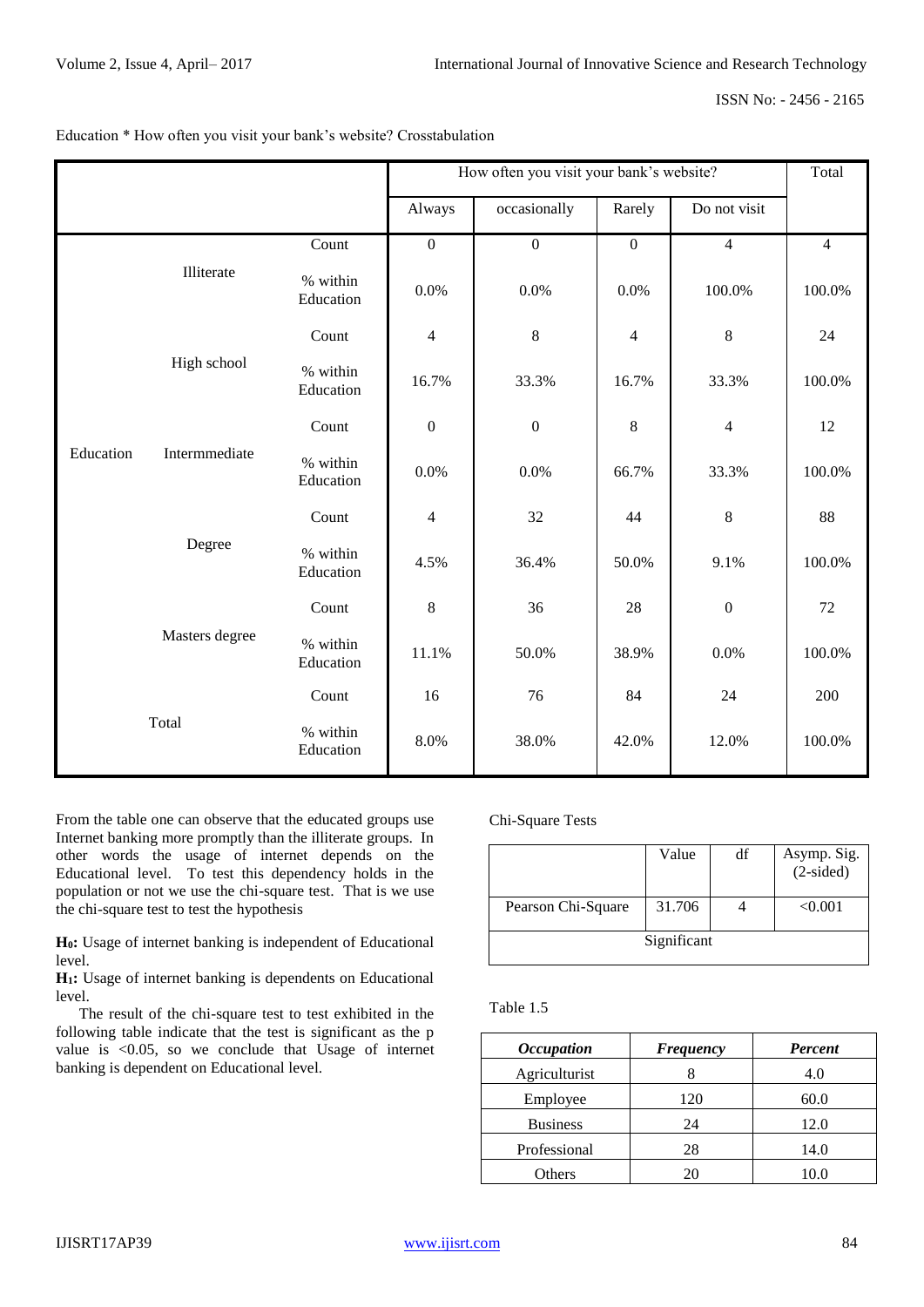#### ISSN No: - 2456 - 2165

|                                           |               |                        |                          | How often you visit your bank's website? | Total            |                  |        |
|-------------------------------------------|---------------|------------------------|--------------------------|------------------------------------------|------------------|------------------|--------|
|                                           |               |                        | Always                   | occasionally                             | Rarely           | Do not visit     |        |
|                                           |               | Count                  | $\boldsymbol{0}$         | $\boldsymbol{0}$                         | $\overline{4}$   | $\overline{4}$   | 8      |
|                                           | Agriculturist | % within<br>Occupation | 0.0%                     | 0.0%                                     | 50.0%            | 50.0%            | 100.0% |
|                                           |               | Count                  | $\overline{\mathcal{L}}$ | 64                                       | 48               | $\overline{4}$   | 120    |
| Employee<br><b>Business</b><br>Occupation |               | % within<br>Occupation | 3.3%                     | 53.3%                                    | 40.0%            | 3.3%             | 100.0% |
|                                           |               | Count                  | $\boldsymbol{0}$         | $\overline{4}$                           | 20               | $\boldsymbol{0}$ | 24     |
|                                           |               | % within<br>Occupation | 0.0%                     | 16.7%                                    | 83.3%            | 0.0%             | 100.0% |
|                                           |               | Count                  | 8                        | $\,8\,$                                  | 12               | $\boldsymbol{0}$ | 28     |
|                                           | Professional  | % within<br>Occupation | 28.6%                    | 28.6%                                    | 42.9%            | 0.0%             | 100.0% |
|                                           |               | Count                  | $\overline{\mathcal{L}}$ | $\boldsymbol{0}$                         | $\boldsymbol{0}$ | 16               | 20     |
|                                           | Others        | % within<br>Occupation | 20.0%                    | 0.0%                                     | 0.0%             | 80.0%            | 100.0% |
| Total                                     |               | Count                  | 16                       | 76                                       | 84               | 24               | 200    |
|                                           |               | % within<br>Occupation | 8.0%                     | 38.0%                                    | 42.0%            | 12.0%            | 100.0% |

# **Occupation \* How often you visit your bank's website? Crosstabulation**

From the table one can observe that the employees use Internet banking more promptly than the agriculturist groups. In other words the usage of internet depends on the Occupation. To test this dependency holds in the population or not we use the chi-square test. That is we use the chisquare test to test the hypothesis

**H0:** Usage of internet banking is independent of Occupation. **H1:** Usage of internet banking is dependents on Occupation.

The result of the chi-square test to test exhibited in the following table indicate that the test is significant as the p value is <0.05, so we conclude that Usage of internet banking is dependent on occupation.

Chi-Square Tests

|                    | Value       | df | Asymp.<br>$Sig. (2-$<br>sided) |
|--------------------|-------------|----|--------------------------------|
| Pearson Chi-Square | 17.772      | 3  | < 0.001                        |
|                    | Significant |    |                                |

| <b>Monthly income</b> | Frequency | Percent |
|-----------------------|-----------|---------|
| Upto 10,000           | 28        | 14.0    |
| 10,000-15,000         | 52        | 26.0    |
| 15,001-20,000         | 48        | 24.0    |
| 20,001-25,000         | 36        | 18.0    |
| 25,001-30,000         | 16        | 8.0     |
| $30,001 - 35,000$     | 12        | 6.0     |
| 35,001-40,000         | 8         | 4.0     |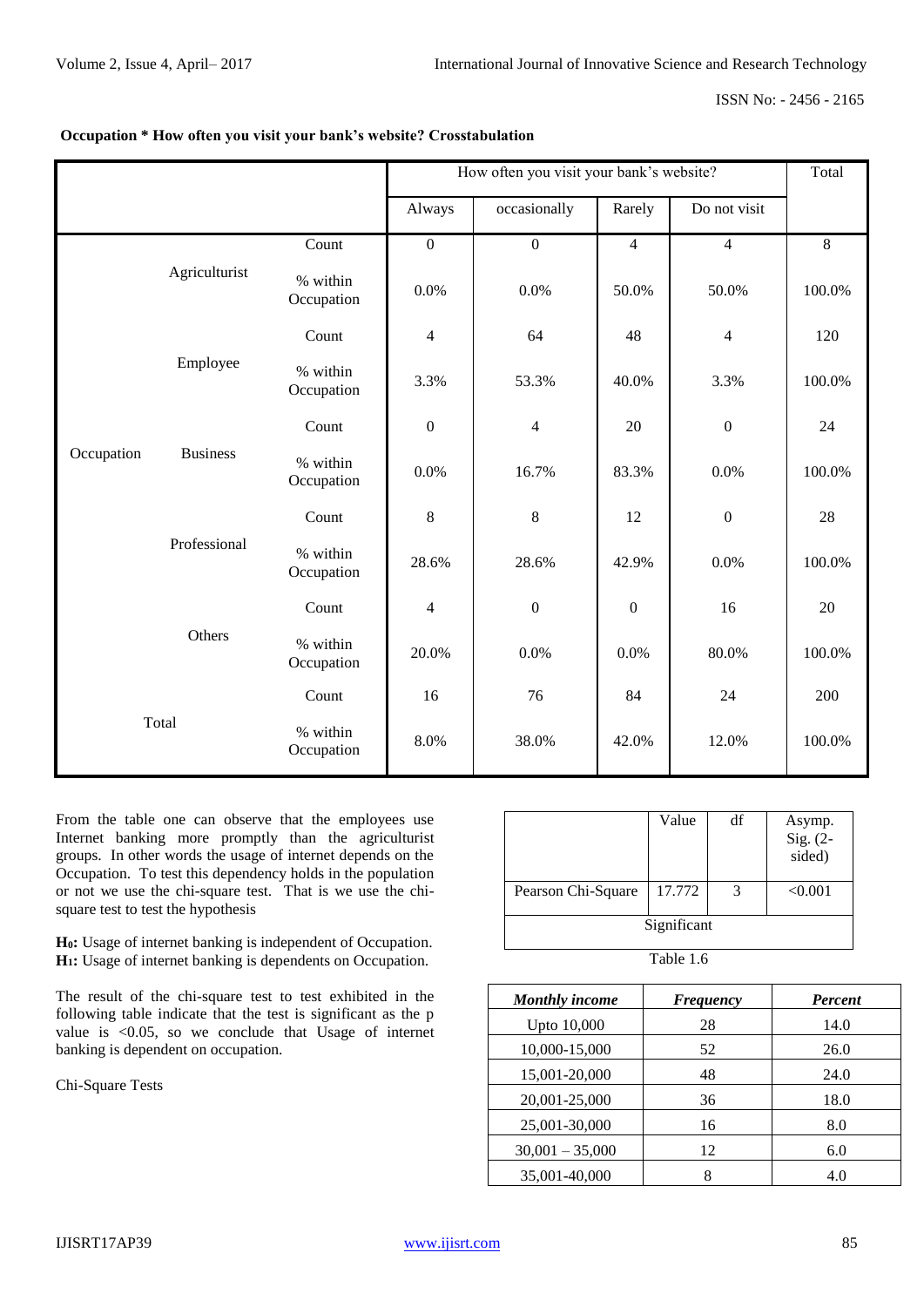ISSN No: - 2456 - 2165

|  |  | Monthly_income * How often you visit your bank's website? Crosstabulation |
|--|--|---------------------------------------------------------------------------|
|--|--|---------------------------------------------------------------------------|

|                |                                |                            | How often you visit your bank's website? | Total                    |                  |                  |                 |
|----------------|--------------------------------|----------------------------|------------------------------------------|--------------------------|------------------|------------------|-----------------|
|                |                                |                            | Always                                   | occasionally             | Rarely           | Do not visit     |                 |
|                |                                | Count                      | $\overline{4}$                           | $\boldsymbol{0}$         | $\overline{4}$   | 20               | $\overline{28}$ |
|                | Upto 10,000                    | % within<br>Monthly_income | 14.3%                                    | 0.0%                     | 14.3%            | 71.4%            | 100.0%          |
|                |                                | Count                      | $\overline{4}$                           | $20\,$                   | 28               | $\boldsymbol{0}$ | 52              |
|                | 10,000-15,000                  | % within<br>Monthly_income | 7.7%                                     | 38.5%                    | 53.8%            | 0.0%             | 100.0%          |
|                |                                | Count                      | $\mathbf{0}$                             | 20                       | 28               | $\mathbf{0}$     | 48              |
|                | 15,001-20,000                  | % within<br>Monthly_income | 0.0%                                     | 41.7%                    | 58.3%            | 0.0%             | 100.0%          |
| Monthly_income | 20,001-25,000<br>25,001-30,000 | Count                      | $\boldsymbol{0}$                         | 28                       | $\overline{4}$   | 4                | 36              |
|                |                                | % within<br>Monthly_income | 0.0%                                     | 77.8%                    | 11.1%            | 11.1%            | 100.0%          |
|                |                                | Count                      | $\overline{4}$                           | $\overline{\mathcal{L}}$ | $8\,$            | $\boldsymbol{0}$ | 16              |
|                |                                | % within<br>Monthly_income | 25.0%                                    | 25.0%                    | 50.0%            | 0.0%             | 100.0%          |
|                |                                | Count                      | $\boldsymbol{0}$                         | $\boldsymbol{0}$         | 12               | $\boldsymbol{0}$ | 12              |
|                | $30,001 - 35,000$              | % within<br>Monthly_income | 0.0%                                     | 0.0%                     | 100.0%           | 0.0%             | 100.0%          |
|                |                                | Count                      | $\overline{4}$                           | $\overline{4}$           | $\boldsymbol{0}$ | $\boldsymbol{0}$ | $\,8\,$         |
|                | 35,001-40,000                  | % within<br>Monthly_income | 50.0%                                    | 50.0%                    | 0.0%             | 0.0%             | 100.0%          |
|                |                                | Count                      | 16                                       | 76                       | 84               | 24               | 200             |
| Total          |                                | % within<br>Monthly_income | 8.0%                                     | 38.0%                    | 42.0%            | 12.0%            | 100.0%          |

From the table one can observe that the medium level income group use Internet banking more promptly than the high and low income group. In other words the usage of internet depends on the Income level. To test this internet depends on the Income level. dependency holds in the population or not we use the chisquare test. That is we use the chi-square test to test the hypothesis

**H0:** Usage of internet banking is independent of Income level.

**H1:** Usage of internet banking is dependents on Income level.

The result of the chi-square test to test exhibited in the following table indicate that the test is significant as the p value is <0.05, so we conclude that Usage of internet banking is dependent on Income level.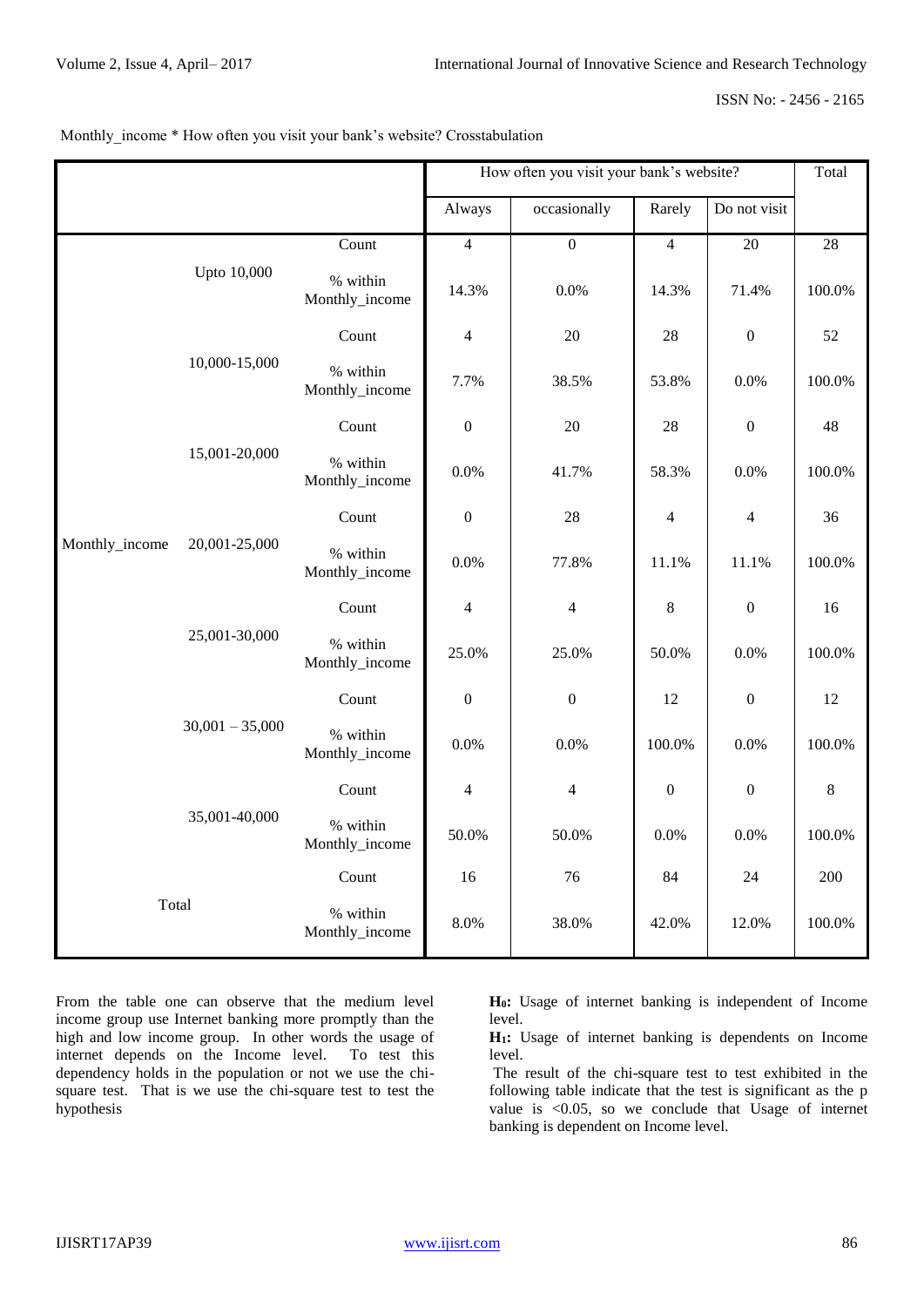Chi-Square Tests

|                    | Value  | df | Asymp. Sig. (2-sided) |
|--------------------|--------|----|-----------------------|
| Pearson Chi-Square | 26.729 |    | < 0.001               |
| Significant        |        |    |                       |

#### *C. Customer Satisfaction*

Next using SEM we evaluate whether the various initiatives taken by the bank to promote e-services leads to customer service or not. In other words we use SEM to test the following hypothesis

 $H<sub>1</sub>$ : Information provided by the bank leads to customer satisfaction.

H2:Website of the bank leads to customer satisfaction.

H3: Competency of the bank leads to customer satisfaction.

H4: Efficiency of the bank leads to customer satisfaction.

H5: Economical aspect of the bank leads to customer satisfaction.

 $H<sub>6</sub>$ : Supporting factors the bank leads to customer satisfaction.

H7: Educating the customers by the bank leads to customer satisfaction.

H8: Customer Relationship Management by the bank leads to customer satisfaction.

Table 2.1 Model fit Indices for CFA Customer satisfaction

|                       | ٨r<br>∼ | DF | P    | Normed $\chi$ 2 | GFI  | <b>AGFI</b> | <b>NFI</b> | TLI  | <b>CFI</b> | <b>RMR</b> | <b>RMSEA</b> |
|-----------------------|---------|----|------|-----------------|------|-------------|------------|------|------------|------------|--------------|
| Customer satisfaction | 12.491  | -4 | .328 | 1.136           | .985 | .950        | .959       | .986 | .995       | .082       | .026         |

(source: survey data)

 All the attributes loaded significantly on the latent constructs. The value of the fit indices indicates a reasonable fit of the measurement model with data. In short the measurement model confirms to the factor structure of the constructs.

| Path                                                             | Estimate | <b>CR</b> | $\mathbf{P}$ | Variance<br>explained |
|------------------------------------------------------------------|----------|-----------|--------------|-----------------------|
| Information provided by the bank ->Customer Satisfaction         | 0.714    | 12.566    | < 0.001      | 51.0                  |
| Website of the bank->Customer Satisfaction                       | $-0.006$ | $-0.084$  | 0.933        | 0.0                   |
| Competency of the bank->Customer Satisfaction                    | 0.237    | 3.391     | 0.001        | 5.6                   |
| Efficiency of the bank->Customer Satisfaction                    | 0.562    | 8.923     | < 0.001      | 31.6                  |
| Economical aspect->Customer Satisfaction                         | $-0.119$ | $-1.678$  | 0.095        | 1.4                   |
| Supporting factors->Customer Satisfaction                        | 0.445    | 6.715     | < 0.001      | 19.8                  |
| Educating the customers->Customer Satisfaction                   | 0.521    | 8.109     | < 0.001      | 27.2                  |
| Relationship<br>Management->Customer<br>Customer<br>Satisfaction | 0.342    | 5.002     | < 0.001      | 11.7                  |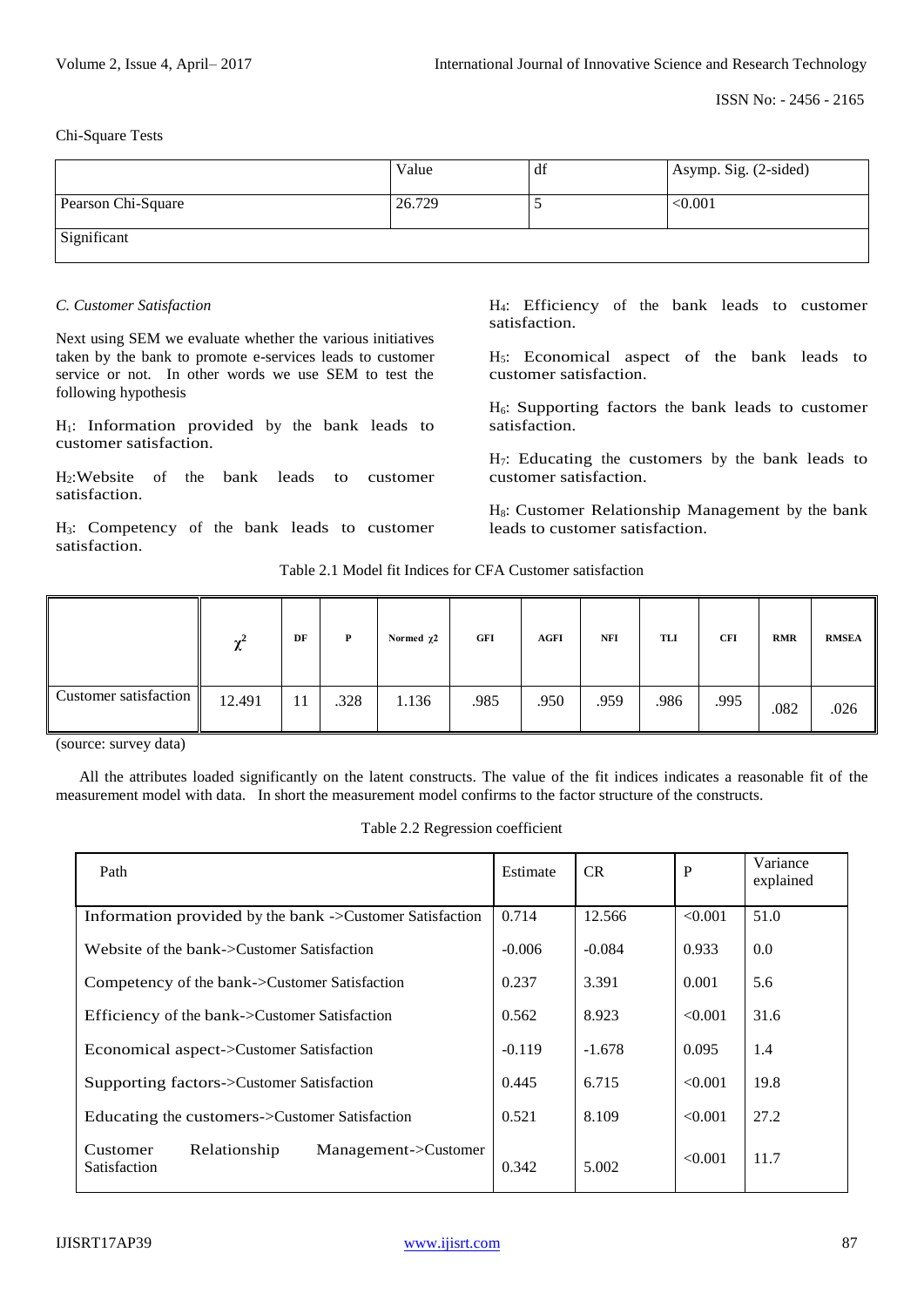

#### **Findings:**

- 1. Usage of internet banking is dependent on demographical characteristics like Gender, Marital status, Age, Educational level, occupation, Income level.
- 2. Utilization of ATM cum Debit/Credit Cards of the respondents in E Banking services is moderate.
- 3. Utilization of Internet Banking of the respondents in E Banking services is average.
- 4. Utilization of Mobile Banking of the respondents in E Banking services is average.
- 5. Information provided by the bank, Efficiency of the bank, Supporting factors and Educating the customers by the bank are lead to customer satisfaction.
- 6. Competency of the bank, Economical aspect of the bank and Customer Relationship Management by the bank are does not lead to customer satisfaction

## **VI. CONCLUSION**

Banking Industry is the backbone of the financial system of a country. Internet banking provides alternatives for faster delivery of banking services to a wider range of customers. Internet banking refers to the use of internet as a remote delivery channel for banking services. Customers are corner stone of the success of banking activities. So customer satisfaction consider as the success of banking activities. Demographic characteristics are depending on the utilisation

of E-banking services. In the present context of the market scenario the present study is very relevant and will be very helpful to determining awareness and adoption of technology based banking services among rural customers. It also helps in determining the basic problems while using them and reasons behind not using these services.

#### **Bibliography**

[1]. Al-Eisa Abdulkarim S. and Abdulla M. Alhemoud. (2009). Using a multiple attribute approach for measuring customer satisfaction with retail banking sevices in Kuwait. *International journal of bank marketing*, 294-314.

[2]. D., H. O. (2000). *Banker- Customer Relationship in India.* New Delhi: Mohit Publication.

[3]. Bimal, K. S. (2014). Electronic Banking: n Emerging Way of Customer Services . *Research Journal of Management Science* .

[4]. Bernard, B. (1952). Content analysis in communication research. *New York: Free Press*, 45-60.

[5]. Chandar Suresh G.S , Chandrasekharan Rajendran and R.N Anantharaman. (2003, May). Customer perceptions of service quality in the banking sector of a developing economy-A critical analysis . *International journal of bank management*, pp. 233-42, DOI:10.11.08/ 026523.